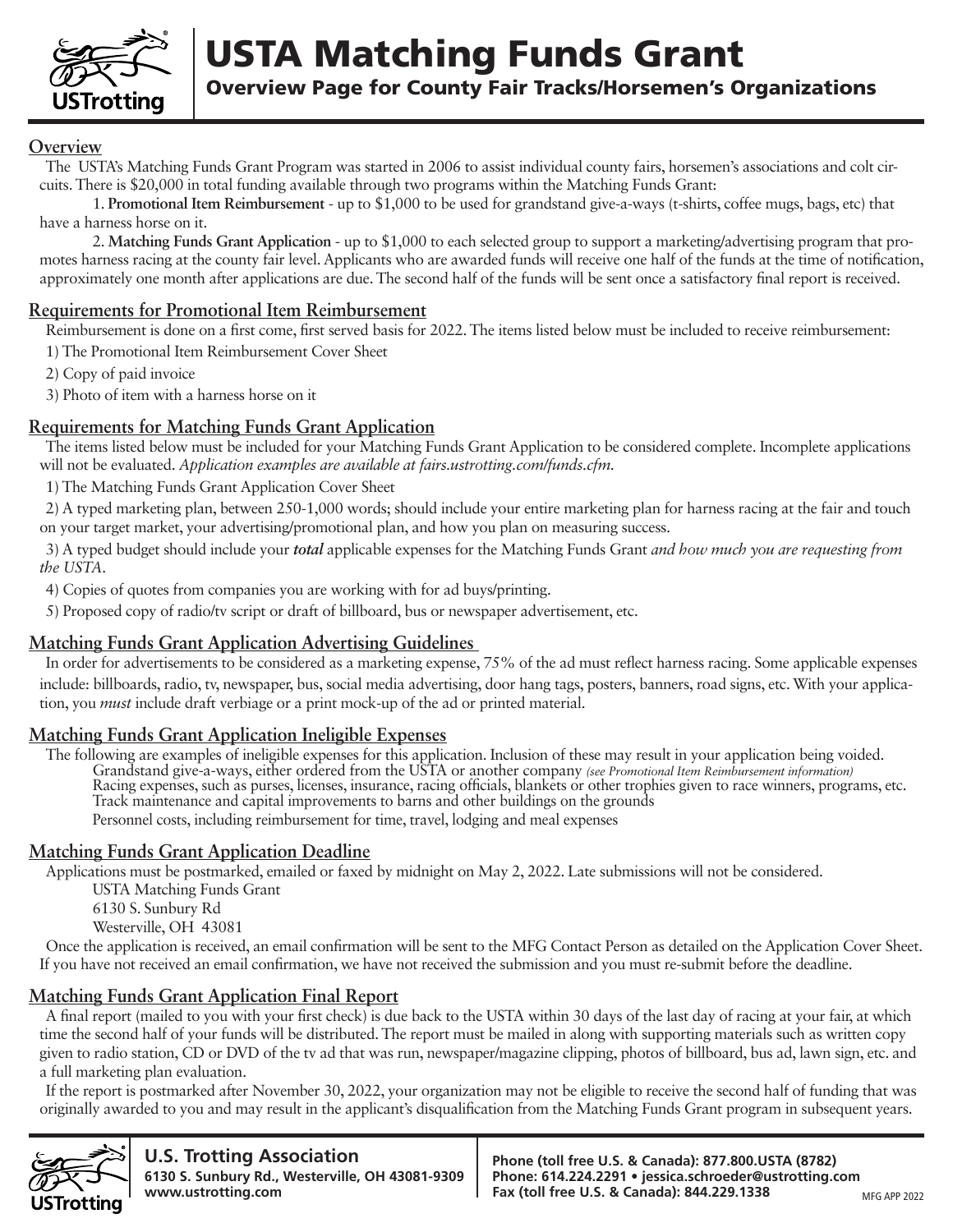

Matching Funds Grant

Application Cover Sheet

## **A. ORGANIZATION INFORMATION**

#### **B. MFG CONTACT PERSON** *(where checks will be sent)*

| Name:           |        |  |
|-----------------|--------|--|
| Street Address: |        |  |
|                 |        |  |
| Phone:          | Email: |  |

# **C. AMOUNT REQUESTED & REQUIRED SUPPORTING DOCUMENTS - ALL** DUE BY MAY 2, 2022

**Total Promotiona/Advertising Budget for Harness Racing :** 

**Amount Requested from USTA (50% of budget, up to \$1,000 max):**

Below is a list of the required supporting documents that must be included with this cover sheet in order for the application to be considered complete:

- typed marketing plan (250-1,000 words)
- typed budget breakdown
- copies of advertising quotes
- proposed advertising copy

## **D. SIGNATURE**

*I have read the Matching Funds Grant overview page and have submitted all the necessary documents to the best of my knowledge. I hereby certify that this marketing plan and the associated expenses are to promote harness racing at the county fair level. I acknowledge that I am responsible for ensuring the checks sent to me are presented to the correct Treasury and that I will submit the Final Report within 30 days of the last day of racing at the fair.*

**MFG Contact Person Signature Date** Date Date Date Date



**U.S. Trotting Association 6130 S. Sunbury Rd., Westerville, OH 43081-9309 www.ustrotting.com**

**Phone (toll free U.S. & Canada): 877.800.USTA (8782) Phone: 614.224.2291 • jessica.schroeder@ustrotting.com Fax (toll free U.S. & Canada): 844.229.1338**